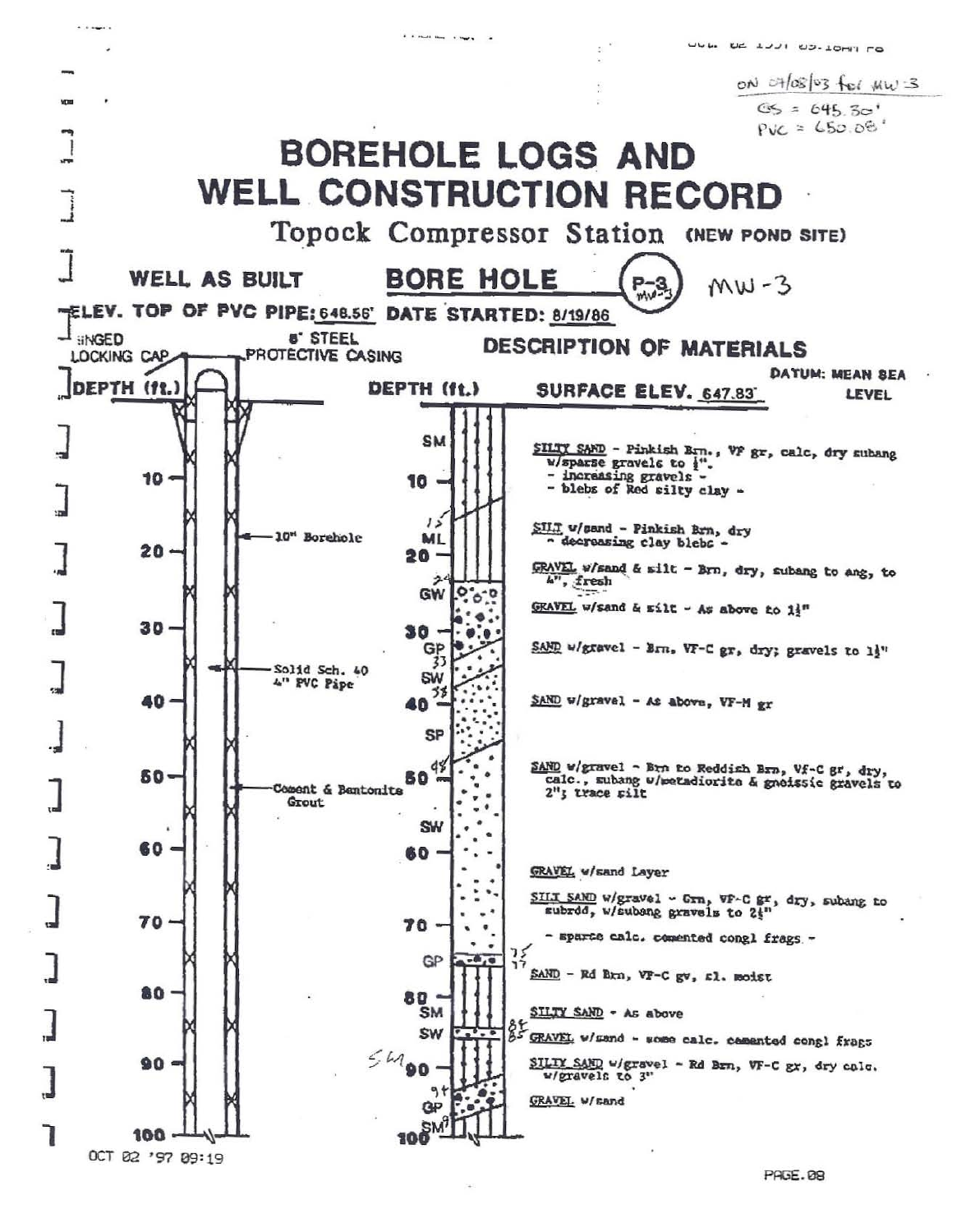**FRUM:** 

**PTIUNE NU. .**